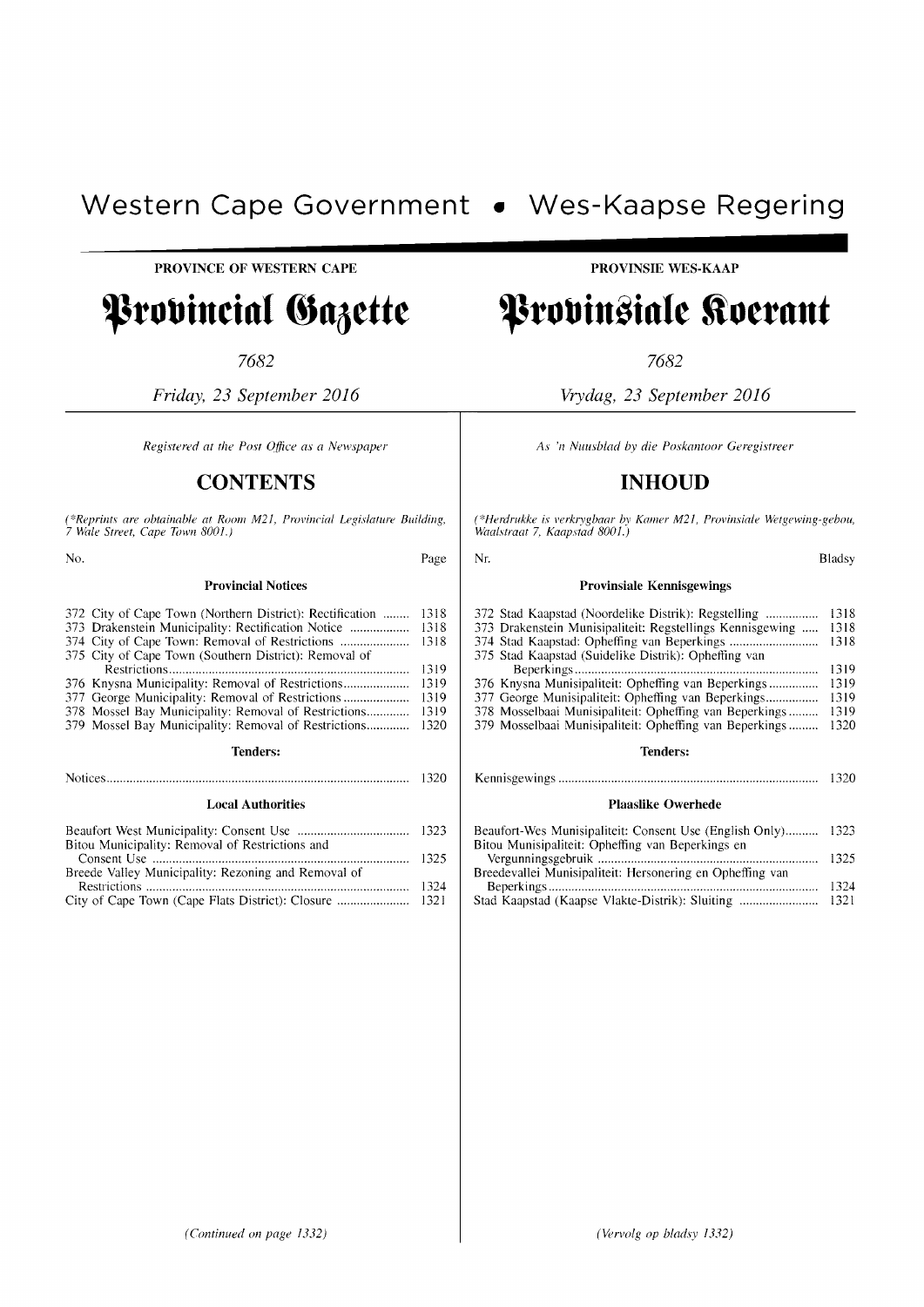The following Provincial Notices are published for general information.

ADY. B. GERBER, DIRECTOR-GENERAL

Provincial Legislature Building, Wale Street,<br>Cape Town.

# P.N. 37212016 23 September 2016 **RECTIFICATION**

# **CITY OF CAPE TOWN (NORTHERN DISTRICT)**

REMOVAL OF RESTRICTIONS ACT, 1967 (ACT 84 OF 1967)

Notice is hereby given that the Minister of Local Government, Environmental Affairs and Development Planning, properly designated as competent authority in terms of paragraph (a) of State President Proclamation No. 160 of 31 October 1994, in terms of section  $2(1)$  of the Removal of Restrictions Act, 1967 (Act 84 of 1967), and on application by the owner of Erven 4153 and 845, Durbanville removes conditions B."(a),(b),(c) and (d) contained in Deed of Transfer No. T. 12664 of 2016 (Erf 4153) and conditions A.(a),(b),(c) and (d) contained in Deed of Transfer No. T. 10251 of 2016 (Erf 845).

Provincial Notice No. P.N. 29112016 dated 22 July 2016 is hereby withdrawn.

P.N. 373/2016 23 September 2016

# **RECTIFICATION NOTICE**

# **DRAKENSTEIN MUNICIPALITY**

REMOVAL OF RESTRICTIONS ACT, 1967 (ACT 84 OF 1967)

I, Jeremy Benjamin, in my capacity as Chief Land Use Management Regulator in the Department of Environmental Affairs and Development Planning: Western Cape, acting in terms of the powers contemplated by section  $2(1)$  of the Removal of Restrictions Act, 1967 (Act 84 of 1967), duly delegated to me in terms of section I of the Western Cape Delegation of Powers Law, 1994, and on application by the owners of Erven 2271 and 2272, Paarl, remove conditions 5.(a), (b), (c) and (d) contained in Deed of Transfer No. T  $61719$  of  $2007$  and conditions 2.C.5.(a), (b), (c) and (d) contained Deed of Transfer No. T 40161 of 1991.

P.N. 361/2016 is hereby cancelled.

P.N. 374/2016 23 September 2016

# **CITY OF CAPE TOWN**

# REMOVAL OF RESTRICTIONS ACT, 1967 (ACT 84 OF 1967)

I, Jeremy Benjamin, in my capacity as Chief Land Use Management Regulator in the Department of Environmental Affairs and Development Planning: Western Cape, acting in terms of the powers contemplated by section 2(1) of the Removal of Restrictions Act, 1967 (Act 84 of 1967), duly delegated to me in terms of section I of the Western Cape Delegation of Powers Law, 1994, and on application by the owner of Erf 13778, Cape Town, amend conditions B.3.(a) and B.3.(b) contained in Deed of Transfer No. T 9570 of 2015 to read as follows:-

## Condition B.3.(a)

That the number of buildings and the area to be built upon be controlled by the provisions of the City of Cape Town Zoning Scheme Regulations.

# Condition B.3.(b)

That the setback from the street and the use of the street setback area be controlled by the provisions of the City of Cape Town Zoning Scheme Regulations.

# **PROVINCIAL NOTICE PROVINSIALE KENNISGEWING ISAZISO SEPHONDO**

Die volgende Provinsiale Kennisgewings word vir algemene inligting gepubliseer.

ADV. B. GERBER, DIREKTEUR-GENERAAL

Provinsiale Wetgewer-gebou, Waalstraat,<br>Kaapstad. Cape Town. Kaapstad. eKapa.

P.K. 37212016 23 September 2016

# **REGSTELLING STAD KAAPSTAD (NOORDELIKE DISTRIK)**

Esi saziso silandelayo sipapashelwe ukunika ulwazi ngokubanzi.

WET OP OPHEFFING VAN BEPERKINGS, 1967 (WET 84 VAN 1967)

ADY. B. GERBER, UMLA WULI -JI KELELE

ISakhiwo sePhondo, Wale Street,<br>eKapa.

Kennis geskied hiermee dat die Minister van Plaaslike Regering, Omgewingsake en Ontwikkelingsbeplanning, behoorlik aangewys as bevoegde gesag ingevolge paragraaf (a) van Staatspresident Proklamasie No 160 van 31 Oktober 1994 kragtens artikel 2( I) van die Wet op Opheffing van Beperkings, 1967 (Wet 84 van 1967), en op aansoek van die eienaar van Erwe 4153 en 845, Durbanville, voorwaardes B."(a),(b),(c) en (d) vervat in Transportakte Nr. T. 12664 van 2016 (Erf  $4153$ ) en voorwaardes A.(a),(b),(c) en (d) vervat in Transportakte Nr. T. 10251 van 2016 (Erf 845) ophef.

Provinsiale Kennisgewing P.K. 291/2016 dateer 22 July 2016 is hiermee teruggetrek.

P.K. 37312016 23 September 2016

# **REGSTELLINGS KENNISGEWING**

# **DRAKENSTEIN MUNISIPALITEIT**

WET OP OPHEFFING VAN BEPERKINGS, 1967 (WET 84 VAN 1967)

Ek, Jeremy Benjamin, in my hoedanigheid as Hoof Grondgebruikbestuur Reguleerder in die Departement van Omgewingsake en Ontwikkelingsbeplanning: Wes-Kaap, handelende ingevolge die bevoegdheid beoog in artikel 2(1) van die Wet op Opheffing van Beperkings, 1967 (Wet 84 van 1967), behoorlik aan my gedelegeer ingevolge artikel I van die Wes-Kaapse Wet op die Delegasie van Bevoegdhede, 1994, en op aansoek van die eienaars Erwe 2271 en 2272, Paarl, hef voorwaardes 5.(01), (b), (c) en (d) vervat in Transportakte Nr. T 61719 van 2007 en voorwaardes 2.C.5.(a), (b), (c) en (d) vervat in Transportakte Nr. T 40161 van 1991, op.

P.K. 361/2016 word hiermee gekanselleer.

P.K. 374/2016 23 September 2016

# **STAD KAAPSTAD**

# WET OP OPHEFFING VAN BEPERKINGS, 1967 (WET 84 VAN 1967)

Ek, Jeremy Benjamin, in my hoedanigheid as Hoof Grondgebruikbestuur Reguleerder in die Departement van Omgewingsake en Ontwikkelingsbeplanning: Wes-Kaap, handelende ingevolge die bevoegdheid beoog in artikel 2( I) van die Wet op Ophefting van Beperkings, 1967 (Wet 84 van 1967), behoorlik aan my gedelegeer ingevolge artikel I van die Wes-Kaapse Wet op die Delegasie van Bevoegdhede, 1994, en op aansoek van die eienaar Erf 13778, Kaapstad, wysig voorwaardes B.3.(a) en B.3.(b) vervat in Transportakte Nr. T 9570 van 2015, as volg:-

# Voorwaarde B.3.(a)

That the number of buildings and the area to be built upon be controlled by the provisions of the City of Cape Town Zoning Scheme Regulations.

# Voorwaarde B.3.(b)

That the setback from the street and the use of the street setback area be controlled by the provisions of the City of Cape Town Zoning Scheme Regulations.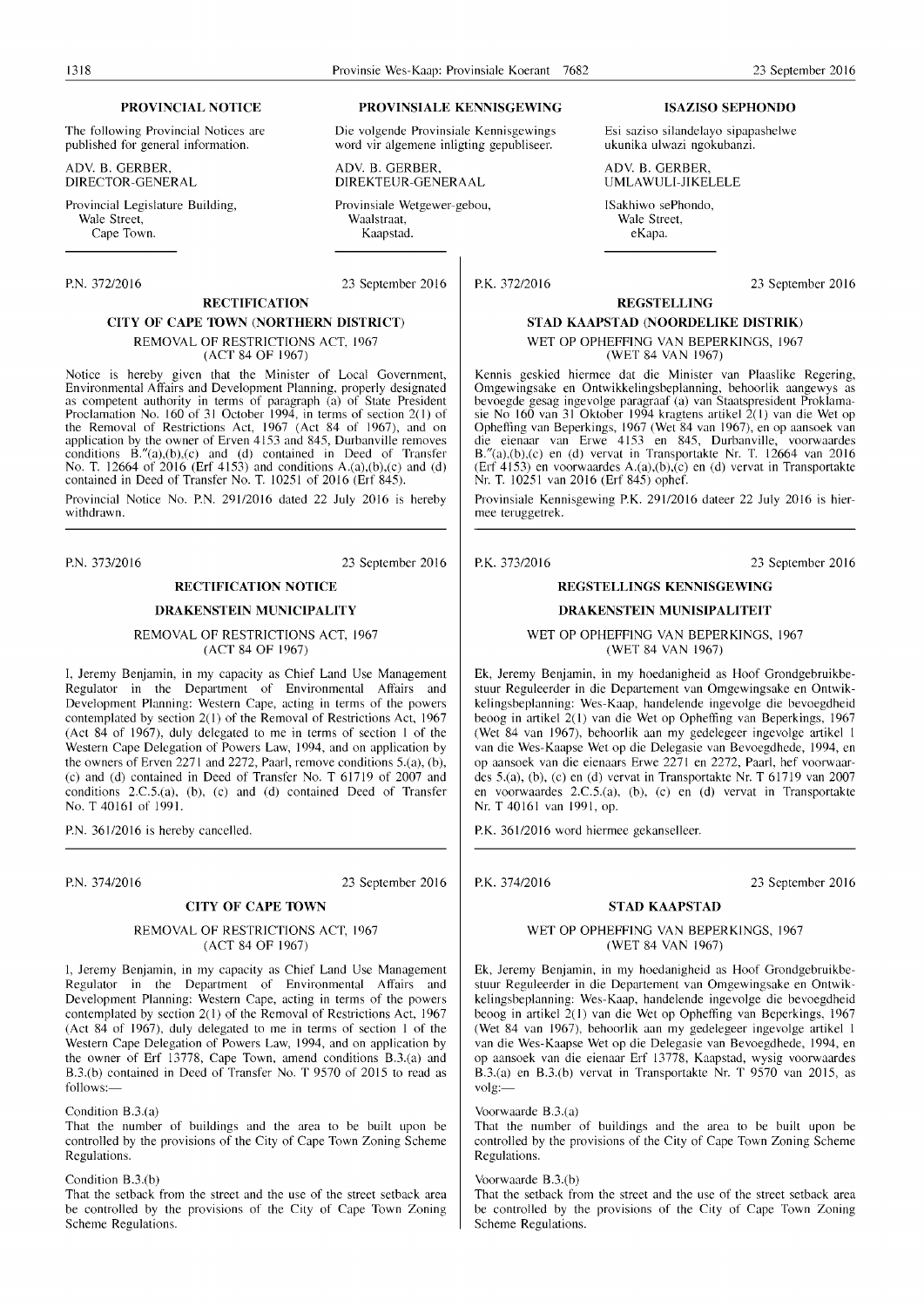P.N. 37512016 23 September 2016

# CITY OF CAPE TOWN (SOUTHERN DISTRICT)

## REMOVAL OF RESTRICTIONS ACT. 1967 (ACT 84 of 1967)

Notice is hereby given that the Minister of Local Government, Environmental Affairs and Development Planning, properly designated as Competent Authority in terms of paragraph (a) of State President Proclamation No. 160 of 31 October 1994, in terms of section 2(1) of the Removal of Restrictions Act, 1967 (Act 84 of 1967), and on application by the owner of Erf 69744, Wynberg, remove conditions 4.1. and 4.2. contained in Deed of Transfer No. T. 64852 of 2014.

P.N. 376/2016 23 September 2016

# KNYSNA MUNICIPALITY

# REMOVAL OF RESTRICTIONS ACT, 1967 (ACT 84 OF 1967)

Notice is hereby given that the Minister of Local Government, Environmental Affairs and Development Planning properly designated as competent authority in terms of paragraph (a) of State President Proclamation No. 160 of 31 October 1994, in terms of section 2( I) of the Removal of Restrictions Act, 1967 (Act 84 of 1967), and on application by the owners of Erven  $9257, 9258, 9260, 9312, 10914$  and 1095, Knysna, remove conditions IC, 2C, 3C and 4III A set out in Deed of Transfer No. T. 109164 of 2000; conditions lD, 2E, 3D, 4C, 5C, 6C, 7II1, 81 and 911 set out in Deed of Transfer No. T. 109165; conditions IC, IIC, IIIC and IVC set out in certificate of Consolidated Title No. T. 070639 of 2001; and conditions III, IV A and VAl set out in the Certificate of Consolidated Title No. T. 070640 of 2001 and amend part of a clause found in the servitude KI325/2000 registered over Erf 9312, Knysna and appended to Deed of Transfer No. T 109165 in order to remove the conditions requiring compulsory membership of Knysna Quays Property Owners Association by retail owner to read as follow:

'The Association shall contribute to the costs of the cleaning, electricity, rates and taxes and any other charges levied by the Municipality of Knysna, or its successors in title, insurance and maintenance of the bascule bridge and the harbor master's costs, as agreed between the parties from time to time'.

P.N. 37712016 23 September 2016

# GEORGE MUNICIPALITY

# REMOVAL OF RESTRICTIONS ACT, 1967 (ACT 84 OF 1967)

I, Bulelwa Nkwateni, in my capacity as Chief Land Use Management in the Department of Environmental Affairs & Development Planning: Western Cape, acting in terms of the powers contemplated by section 2(1) of the Removal of Restrictions Act, 1967 (Act 84 of 1967), duly delegated to me in terms of section I of the Western Cape Delegation of Powers Law, 1994, and on application by the owner of Erf 2609, George, remove conditions B.(b) and B.(d) as contained in Deed of Transfer No. T. 26191 of 2003.

P.N. 378/2016 23 September 2016

# MOSSEL BAY MUNICIPALITY

# REMOVAL OF RESTRICTIONS ACT, 1967 (ACT 84 OF 1967)

Notice is hereby given that the Minister of Local Government Environmental Affairs and Development Planning properly designated as competent authority in terms of paragraph (a) of State President Proclamation No. 160 of 31 October 1994, in terms of section 2( I) of the Removal of Restrictions Act, 1967 (Act 84 of 1967), and on application by the owner of Erf 766, Hartenbos, remove conditions  $B.(\text{iii})(b)$ ,  $B.(\text{iii})(c)$  and  $B.(\text{iii})(d)$  as contained in Deed of Transfer No. T. 68543 of 1989.

P.N. 357/2016 dated 9 September is hereby cancelled.

P.K. 37512016 23 September 2016

# STAD KAAPSTAD (SUIDELIKE DISTRIK)

WET OP OPHEFFING VAN BEPERKINGS, 1967 (WET 84 VAN 1967)

Kennis geskied hiermee dat die Minister van Plaaslike Regering, Omgewingsake en Ontwikkelingsbeplanning, behoorlik aangewys as bevoegde gesag ingevolge paragraaf (a) van Staatspresident Proklamasie Nr. 160 van 31 Oktober 1994 kragtens artikel 2( I) van die Wet op Ophefting van Beperkings, 1967 (Wet 84 van 1967), en op aansoek van die eienaar van Erf 69744, Wynberg, hef voorwaardes 4.1. en 4.2. soos vervat in Transportakte Nr. T. 64852 van 2014, op.

P.K. 376/2016 23 September 2016

# KNYSNA MUNISIPALITEIT WET OP OPHEFFING VAN BEPERKINGS, 1967 (WET 84 VAN 1967)

Kennis geskied hiermee dat die Minister van Plaaslike Bestuur, Omgewingsake en Ontwikkelingsbeplanning, behoorlik as bevoegde gesag ingevolge paragraaf (a) van Staatspresident Proklamasie Nr. 160 van 31 Oktober 1994, kragtens artikel 2(1) van die Wet op Ophefting van Beperkings, 1967 (Wet 84 van 1967), en op aansoek van die eienaars van Erven 9257, 9258, 9260, 9312, 10914 en 1095, Knysna, voorwaardes op te hef IC, 2C, 3C en 4II1 A soos uit ingeset in Titel Akte Nr. T. 109164 van 2000; voorwaardes 1D, 2E, 3D, 4C, 50, 60, 7111, 81 en 9II uitgesit in Titel Akte Nr T. 109165; voorwades IC, IIC, IIIC and IVC soos uiteengeset in sertifikaat van Gekonsolideerde Titel Nr. T. 070639 van 2001; en voorwaardes III, IV A en VAl uiteengesit in Gekonsolideerde Titel Nr T. 070640 van 2001 en wysig gedeelte van 'n bepaling gevind in Serwituut K 1325/2000 geregistreer oor Erf 9312, Knysna en aangeheg aan Titel Akte Nr. T 109165 ten einde die voorwaardes wat verpligte lidmaatskap van Knysna Quays Property Owners Association deur kleinhandel eienaar te laat lees as volg:

'The Association shall contribute to the costs of the cleaning, electricity, rates and taxes and any other charges levied by the Municipality of Knysna, or its successors in title, insurance and maintenance of the bascule bridge and the harbor master's costs, as agreed between the parties from time to time'.

P.K. 37712016 23 September 2016

# GEORGE MUNISIPALITEIT

# WET OP OPHEFFING VAN BEPERKINGS, 1967 (WET 84 VAN 1967)

Ek, Bulelwa Nkwateni, in my hoedanigheid as Hoof Grondgebruiksbestuur Reguleerder in die Departement Omgewing Sake en Ontwikkelings Beplanning: Wes-Kaap, handelende ingevolge die bevoegdheid beoog in artikel 2(1) van die Wet op Opheffing van 8eperkings, 1967 (Wet 84 van 1967), behoorlik aan my gedelegeer ingevolge artikel I van die Wes- Kaapse Wet op die Delegasie van Bevoegdhede, 1994, en op aansoek van die eienaar van Erf 2609, George, hef voorwaardes B.(b) and B.(d) vervat in Transportakte Nr. T. 26191 van 2003, op.

P.K. 378/2016 23 September 2016

# MOSSELBAAI MUNISIPALITEIT

# WET OP OPHEFFING VAN BEPERKINGS, 1967 (WET 84 VAN 1967)

Kennis geskied hiermee dat die Minister van Plaaslike Regering, Omgewingsake en Ontwikkelingsbeplanning, behoorlik as bevoegde gesag ingevolge paragraaf (a) van Staatspresident Proklamasie Nr. 160 van 31 Oktober 1994, kragtens artikel 2(1) van die Wet op Opheffing van Beperkings, 1967 (Wet 84 van 1967), en op aansoek van die eienaar van Erf 766, Hartenbos, hef voorwaardes B.(iii)(b), B.(iii)(c) en B.(iii)(d) vervat in Transportakte Nr. T. 68543 of 1989, op.

P.K 357/2016 gedateer 9 September is hiermee gekanselleer.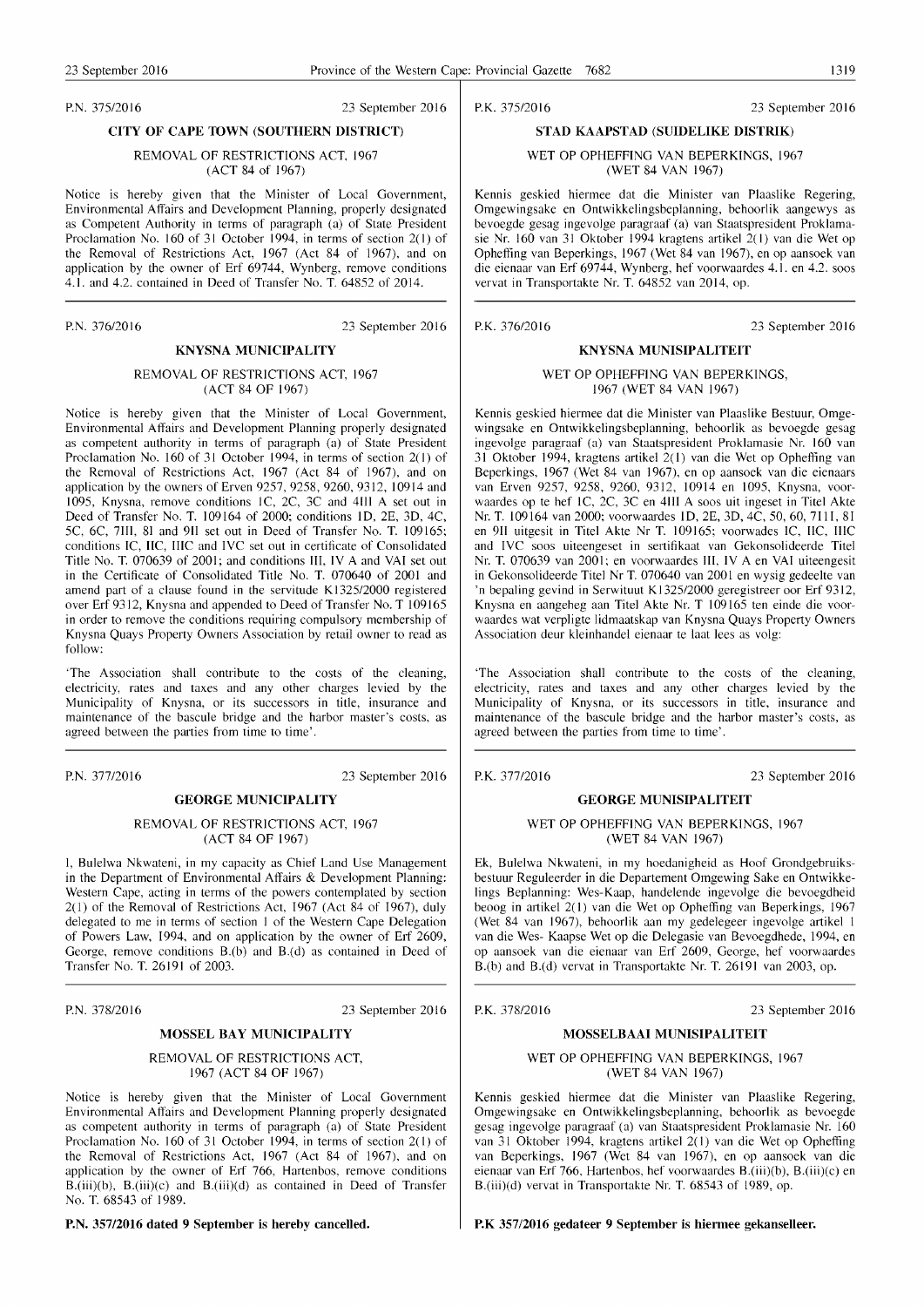P.N. 37912016 23 September 2016

# MOSSEL BAY MUNICIPALITY

# REMOVAL OF RESTRICTIONS ACT, 1967 (ACT 84 OF 1967)

I, Bulelwa Nkwateni, in my capacity as Chief Land Use Management in the Department of Environmental Affairs and Development Planning: Western Cape, acting in terms of the powers contemplated by section 2(1) of the Removal of Restrictions Act, 1967 (Act 84 of 1967), duly delegated to me in terms of section I of the Western Cape Delegation of Powers Law, 1994, and on application by the owner of Erf 722, Hartenbos, removes condition B.(iii)(b), as contained in Deed of Transfer No. T. 20891 of 2009.

# **TENDERS**

N.B. Tenders for commodities/services, the estimated value of which exceeds R20000, are published in the Government Tender Bulletin, which is obtainable from the Government Printer, Private Bag X85, Pretoria, on payment of a subscription.

# NOTICES BY LOCAL AUTHORITIES

# SWARTLAND MUNICIPALITY

# **NOTICE 21/2016/2017**

# PROPOSED CONSENT USE ON FARM 1228, DIVISION MALMESBURY

*Applicant:* Tiptrans Resources (Pty) Ltd, PO Box 603, Melkbosstrand, 7437. Tel no. 021-9711404

Owner: Wolwedans Farm (Pty) Ltd, Private Bag X16, Constantia, 7848. Tel no. 083 3279 186

*Reference number:* 15/3/10-15/Farm\_1228

*Property Description:* Farm 1228, Division Malmesbury

*Physical Address:* ±21 km south of Malmesbury

*Detailed description of proposal:* An application has been received in terms of section 15(2)(0) of Swartland Municipality: By-law on Municipal Land Use Planning (PG 7420 of 3 July 2015) for a consent use on Farm 1228 ( $\pm 203$ m<sup>2</sup> in extent), division Malmesbury in order to operate a sand  $(\pm 20 \text{ ha})$  and gravel $(\pm 80 \text{ ha})$  mine.

Notice is hereby given in terms of section 45(2) of the By-law on Municipal Land Use Planning that the abovementioned application has been received and is available for inspection from Monday to Thursday between 08:00-13:00 and 13:45-17:00 and Friday 08:00-13:00 and 13:45-15:45 at the Department Development Services, office of the Senior Manager: Built Environment, Municipal Office, Church Street, Malmesbury. Any written comments whether an objection or support may be addressed in terms of section 50 of the said legislation to The Municipal Manager, Private Bag X52, Malmesbury, 7299. Fax - 022-487 9440 /e-mail - swartlandmun@swartland.org.za on or before 24 October 2016 at 17:00, quoting your name, address or contact details, interest in the application and reasons for comments. Telephonic enquiries can be made to the town planning division (Alwyn Burger or Herman Olivier) at 022-487 9400. The Municipality may refuse to accept comment received after the closing date. Any person who cannot write will be assisted by a municipal official by transcribing their comments.

JJ SCHOLTZ, MUNICIPAL MANAGER, Municipal Offices, Church Street, MALMESBURY, 7300

23 September 2016 54130

KENNISGEWING 21/2016/2017

# VOORGESTELDE VERGUNNINGSGEBRUIK OP PLAAS 1228, AFDELING MALMESBURY

*Aansoeker:* Tiptrans Resources (Pty) Ltd, Posbus 603, Melkbosstrand, 7437. Tel no. 021-9711404

*Eiellaar:* Wolwedans Farm (Pty) Ltd, Privaatsak X16, Constantia, 7848. Tel no. 0833279186

*Verwysingsnommer:* 15/3/10-15/Farm\_1228

*Eiendomsbeskrywing: Plaas 1228, Afdeling Malmesbury* 

*Fisiese Adres:* ±21 km suid van Malmesbury

*\lolledige be.l'krywing van aansoek:* 'n Aansoek vir vergunningsgebruik ingevolge artikel 15(2)(0) van Swartland Munisipaliteit se Verordenning op Munisipale Grondgebruiksbeplanning (PG 7420 van 3 Julie 2015) is ontvang op plaas 1228, Afdeling Malmesbury ten einde gruis  $(\pm 80 \text{ ha})$  en sand  $(\pm 20 \text{ ha})$  te myn.

Kennis word hiermee gegee ingevolge artikel 45(2) van Swartland Munisipaliteit se Verordenning op Munisipale Grondgebruiksbeplanning dat bogenoemde aansoek ontvang is en beskikbaar is vir inspeksie vanaf Maandag tot Donderdag tussen 08:00-13:00 en 13:45-17:00 en Vrydag 08:00-13:00 en 13:45-15:45 by Department Ontwikkelingsdienste, kantoor van die Senior Bestuurder: Bou-Omgewing, Munisipale Kantoor, Kerkstraat, Malmesbury. Enige skriftelike kommentaar hetsy 'n beswaar of ondersteuning kan ingevolge artikel 50 van genoemde wetgewing aan Die Munisipale Bestuurder, Privaatsak X52, Malmesbury, 7299. Faks - 022-487 9440/e-pos - swartlandmun@ swartland.org.za gestuur word voor of op 24 Oktober 2016 om 17:00. Die kommentaar moet asseblief u naam, adres en kontakbesonderhede, u belang by die aansoek asook redes vir u kommentaar aandui. Telefoniese navrae kan gerig word aan die stadsbeplanningsafdeling (Alwyn Burger of Herman Olivier) by 022-4879400. Die Munisipaliteit mag kommentaar wat na die sluitingsdatum ontvang word weier. Persone wat nie kan skryf nie sal deur 'n munisipale amptenaar bygestaan word om hulle kommentaar op skrif te stel.

JJ SCHOLTZ, MUNISIPALE BESTUURDER, Munisipale Kantore, Kerkstraat, MALMESBURY, 7300

23 September 2016 54130

P.K. 37912016 23 September 2016

# MOSSELBAAI MUNISIPALITEIT WET OP OPHEFFING VAN BEPERKINGS, 1967

(WET 84 VAN 1967)

Ek, Bulelwa Nkwateni, in my hoedanigheid as Hoof Grondgebruiksbestuur Reguleerder in die Departement Omgewing Sake en Ontwikkelings Beplanning: Wes-Kaap, handelende ingevolge die bevoegdheid beoog in artikel 2(1) van die Wet op Opheffing van Beperkings, 1967 (Wet 84 van 1967), behoorlik aan my gedelegeer ingevolge artikel 1 van die Wes-Kaapse Wet op die Delegasie van Bevoegdhede, 1994, en op aansoek van die eienaar van Erf 722, Hartenbos, hef voorwaarde B.(iii)(b), vervat in Transportakte Nr. T. 20891 van 2009, op.

# **TENDERS**

L.W. Tenders vir kommoditeite/dienste waarvan die beraamde waarde meer as R20 000 beloop, word in die Staatstenderbulletin gepubliseer wat by die Staatsdrukker, Privaatsak X85, Pretoria, teen betaling van 'n intekengeld verkrygbaar is.

# KENNISGEWINGS DEUR PLAASLIKE OWERHEDE

# SW ARTLAND MUNISIPALITEIT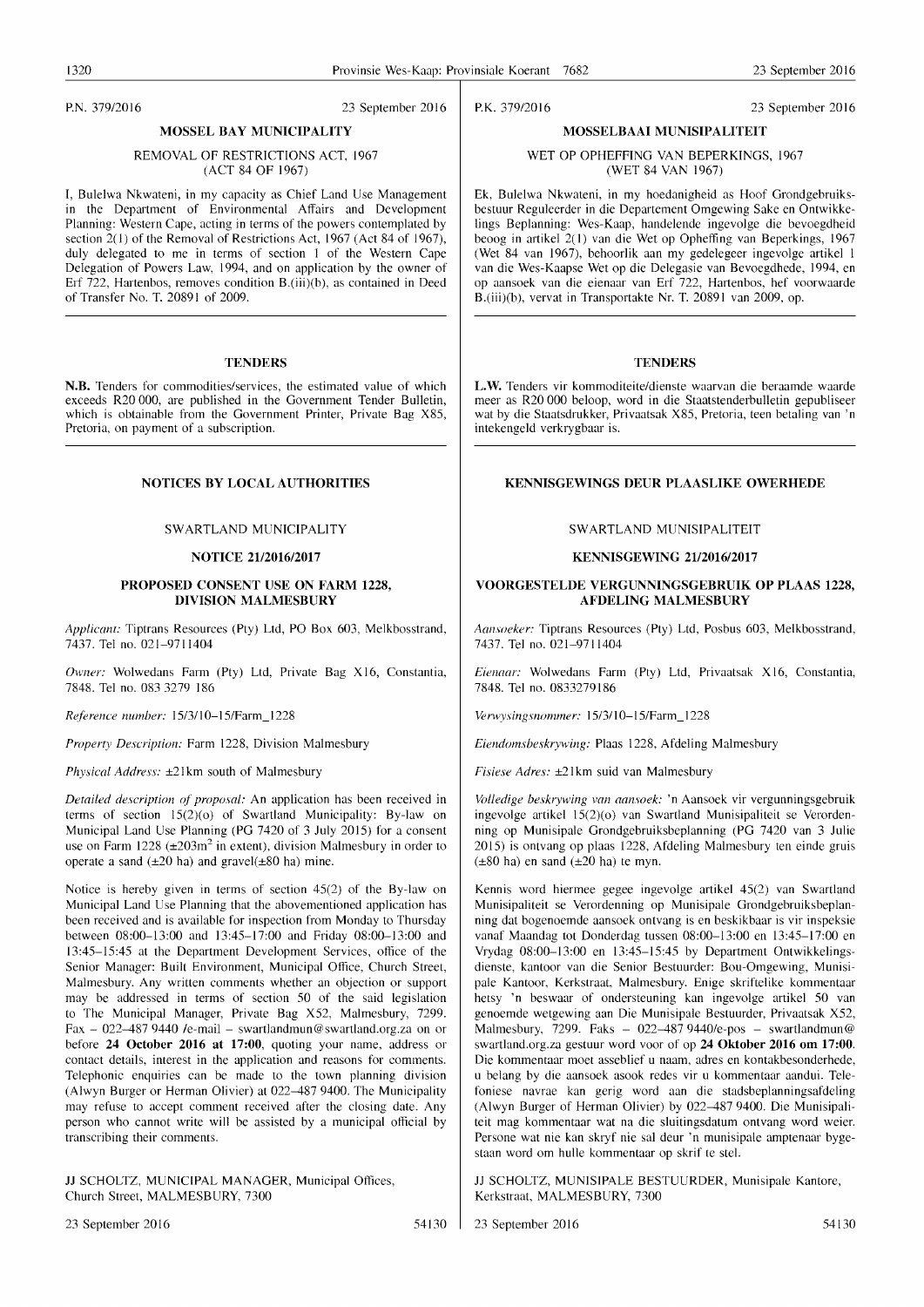# THEEW A TERSKLOOF MUNICIPALITY

# APPLICATION FOR SUBDIVISION AND REZONING: PORTION 21, 20 AND 18 OF FARM 82, (KLIPFONTEIN), CALEDON DISTRICT

*Applicant:* Graham Dennis Land Surveyors

*Owner:* Ideafruit (Pty) Ltd, (portion 21 & 18) & Chiltern Farms (Pty) Ltd

*Rererence number:* FA *82121,* 20 & 18

*Property Description:* Portion 21, 20 & 18 of Farm 82, Klipfontein, Caledon District

# *Notice Number:* KOR 5912016

*Detailed description or proposal:* Application for subdivision in 2 portions, namely portion A  $(6720m^2)$  and remainder  $(193 282m^2)$  on portion 21 of Farm Nr. 82, Caledon Distrik, in terms of Section 15(2)(d) of the Theewaterskloof Municipal By-Law on Municipal Land Use Planning.

Application for rezoning from Agricultural Zone to Authority Zone on portion 20 and 18 of Farm Nr. 82, Caledon Distrik, in terms of Section 15(2)(a) of the Theewaterskloof Municipal By-Law on Municipal Land Use Planning for the erection of a power substation.

Notice is hereby given in terms of Section 45 of the Theewaterskloof Municipality: By-law on Municipal Land Use Planning that the abovementioned application has been received and is available for inspection from 20 September 2016 to 19 October 2016 during office hours at the Town Planning and Building Control department at 6 Plein Street, Caledon, 7230. Any written comments or objections may be addressed in terms of section 50 of the said legislation to the Municipal Manager, P.O Box 24, Caledon, 7230/Fax: 0282141289/ E-mail: twkmun@twk.org.za on or before 19 October 2016 from the date of publication of this notice, quoting your, name, address or contact details, interest in the application and reasons for comments. Telephonic enquiries can be made to Sunet **Du** Toit: Administator Town Planning at 0282143300. The Municipality may refuse to accept comment received after the closing date. Any person who cannot write will be assisted by a Municipal official by transcribing their comments.

23 September 2016

54138

# CITY OF CAPE TOWN (CAPE FLATS DISTRICT)

# **CLOSURE**

• Public Open Space Erf 43453 Adjoining Erven 43109 and 43135 Cape Town at Crawford

(L7Il0/597) (Sketch Plan SZC 44811)

Notice is hereby given, in terms of Section 4 of the City of Cape Town's Immovable Property By-Law 2015, that the City of Cape Town has closed Public Open Space Erf 43453 adjoining Erf 43109 and 43135 Cape Town as depicted by the figure ABCD on sketch plan SZC 448/1.

Such closure is effective from the date of publication of this notice.

(S.G. Ref SI1212812 vI p275)

ACHMAT EBRAHIM, CITY MANAGER

23 September 2016 54132

# THEEW ATERSKLOOF MUNISIPALITEIT

# AANSOEK OM ONVERDELING EN HERSONERING: GEDEELTE 21, 20 EN 18 VAN PLAAS 82, (KLIPFONTEIN), CALEDON DISTRIK

*Aansoeker:* Graham Dennis Land Surveyors

*Eiennar:* ldeafruit (Pty) Ltd, (gedeelte 21 & 18) & Chiltern Farms (Pty) Ltd

*Verwysingsnommer:* FA 82/21, 20 & 18

*Grond Beskrywing:* Gedeelte 21, 20 & 18 van Plaas 82, Klipfontein, Caledon Distrik

*Kenni.l'gewingnommer:* KOR *5912016* 

*Volledige beskrywing van aansoek:* Aansoek om onderverdeling in 2 gedeeltes, naamlik gedeelte A  $(6720m^2)$  en restant  $(193 282m^2)$  van gedeelte 21 van Plaas Nr. 82, Caledon Distrik, in terme van Artikel 15(2)(d) van die Theewaterskloof Munisipale Verordening op Munisipale Grondgebruiksbeplanning.

Aansoek om hersonering van Landbousone na Owerheidsone van gedeelte 20 en 18 van Plaas Nr. 82, Caledon Distrik, in terme van Artikel 15(2)(a) van die Theewaterskloof Munisipale Verordening op Munisipale Grondgebruiksbeplanning vir die oprigting van 'n kragsubstasie.

Kennis word hiermee gegee ingevolge van Artikel 45 van die Theewaterskloof Munisipaliteit se Verordening op Munisipale Grondsgebruiksbeplanning dat bogenoemde aansoek ontvang is en beskikbaar is vir inspeksie vanaf 20 September 2016 tot 19 Oktober 2016 gedurende kantoorure by die Departement Stadsbeplanning en Boubeheer, Caledon by 6 Plein straat, Caledon, 7230. Enige skriftelike besware of kommentaar teen die voorstel kan ingevolge Artikel 50 van die genoemde wetgewing aan die Munisipale Bestuurder, Posbus 24, Caledon, 7230/Faks no. 028 2141289/E-pos twkmun@twk.org.za gestuur word op of voor 19 Oktober 2016 na die publikasie van hierdie kennisgewing, met vermelding van jou naam, adres of kontakbesonderhede, belang in die aansoek en redes vir kommentaar. Telefoniese navrae kan gerig word na Sunet **Du** Toit: Administrateur Stadsbeplanning by 0282143300. Die Munisipaliteit kan weier om enige kommentaar te aanvaar wat na die sluitingsdatum ontvang word. Persone wie nie kan skryf nie, kan by die munisipale kantoor aanmeld en 'n munisipale amptenaar sal behulpsaam wees om die relevante kommentaar of inligting skriftelik te dokumenteer.

23 September 2016

54138

# ST AD KAAPSTAD (KAAPSE VLAKTE-DISTRIK)

# SLUITING

# • Openbare oop ruimte Erf 43453 aangrensend aan Erf 43109 en 43135 Kaapstad te Crawford

(L7/10/597) (Sketsplan SZC 448/1)

Kennis geskied hiermee ingevolge artikel 4 van die Stad Kaapstad se Verordening op Onroerende Eiendom, 2015, dat die Stad Kaapstad die openbare oop ruimte, Erf 43453, aangrensend aan Erf 43109 en 43135 Kaapstad, soos uitgebeeld deur die figuur ABCD op sketsplan SZC 448/1, gesluit het.

Hierdie sluiting tree op die publikasiedatum van hierdie kennisgewing in werking.

(S.G. verw. *S/1212812* vI p275)

ACHMAT EBRAHIM, STADSBESTUURDER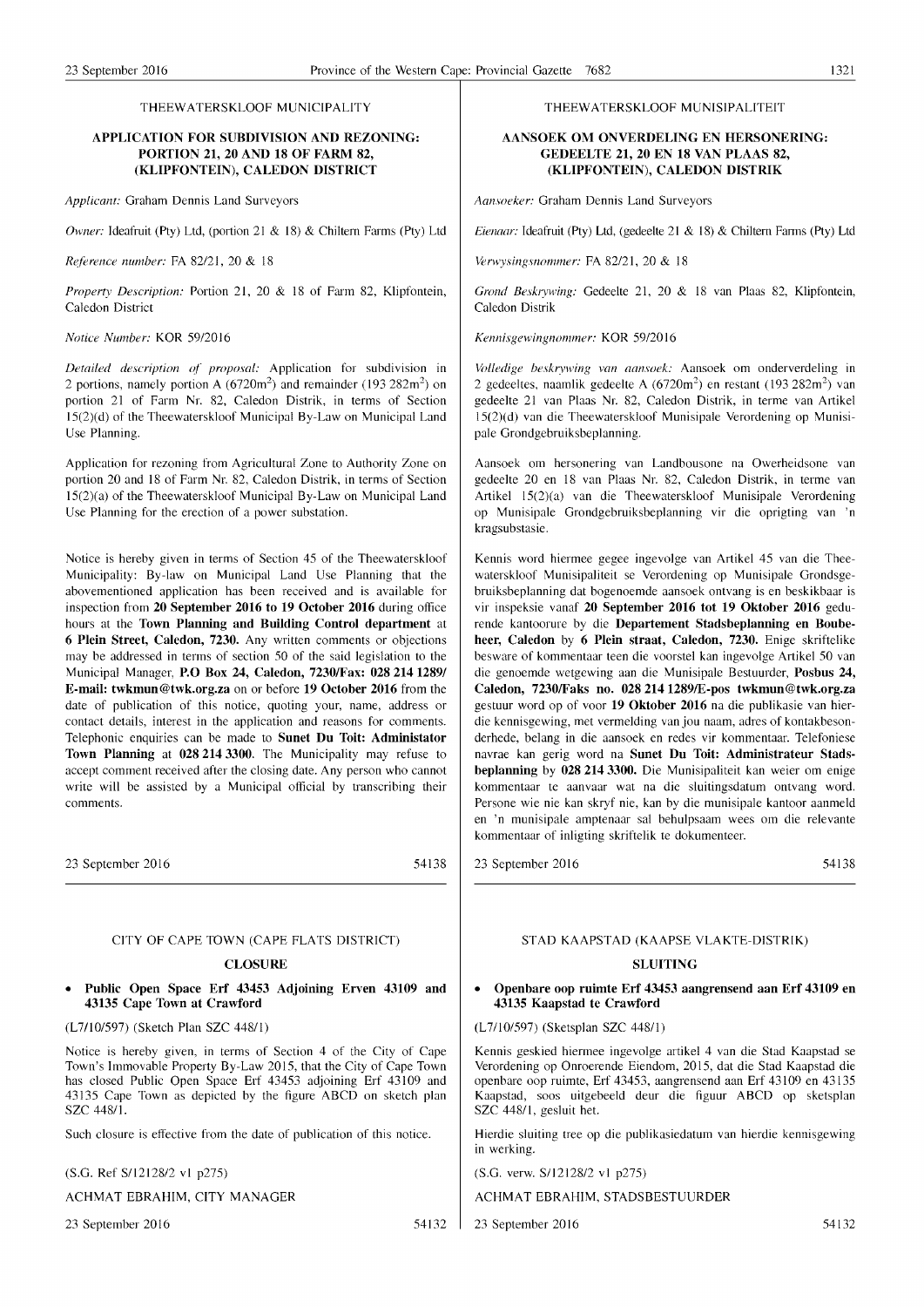# CITY OF CAPE TOWN

## **EIGHTH SUPPLEMENTARY VALUATION** (SV08) TO **THE 2012 GENERAL VALUATION ROLL FOR THE FINANCIAL YEAR 2015/16**

Notice is hereby given in terms of section 49(l)(a)(i) of the Local Government: Municipal Property Rates Act, Act 6 of 2004, hereinafter referred to as the 'Act', that the Eighth Supplementary Valuation Roll (SVOS) to the 2012 General Valuation Roll for the financial year 2015/16 is open for public inspection at the 14th Floor, Cape Town Civic Centre, Hertzog Boulevard, Cape Town, from 21 July 2016 until 31 October 2016, between OS:30 and 15:30. In addition the valuation roll is available on the City of Cape Town's website.

Properties were selected to appear on the Eighth Supplementary Valuation Roll (SV08) to the 2012 General Valuation Roll in terms of section 78(1) of Act if the property: a) was incorrectly omitted from the Valuation Roll: b) has been included in the municipality after the last general valuation; c) has been subdivided or consolidated after the last general valuation: d) has undergone a substantial increase or decrease in market value since the last general valuation: e) was substantially incorrectly valued in the last general valuation: t) must be revalued for any other exceptional reason; g) of which the category has changed.

In terms of section 49(1 )(a)(ii) of the Act, any property owner or person who so desires may lodge an objection with the municipal manager in respect of any matter reflected in, or omitted from the valuation roll, in the abovementioned period. Objections may only be lodged in respect of properties valued on the SVOS Roll. The owners of these properties will be notified of their SVOS valuations in writing at the postal address currently held on the City's database.

Attention is specifically drawn to the fact that in terms of section 50(2) of the Act an objection must be in relation to a specific individual property and not against the supplementary valuation roll as a whole.

The forms for lodging an objection can be obtained from the above venue and can be downloaded from the website. Objections may also be submitted on-line via the City's e-services facilities.

A separate objection form must be completed for every property. No late objections will be accepted.

Completed objection forms can be submitted by:

- E-mail: valuationsobjection@capetown.gov.za
- Fax: OS65 SS6 042
- Post: preferably by registered mail: The City of Cape Town, for attention: The Objection Coordinator, PO Box 4522, Cape Town SOOO
- Hand: 14th Floor, Cape Town Civic Centre, Hertzog Boulevard, Cape Town
- E-Services: register at www.capetown.gov.za/en/eservices

For more information, call OS60 103 OS9 (sharecall).

Web address: www.capetown.gov.za

ACHMAT EBRAHIM, CITY MANAGER

23 September 2016

54133

# STAD KAAPSTAD

# AGTSTE **AANVULLENDE WAARDASIELYS** (SV08) **BY DIE 2012 ALGEMENE WAARDASIELYS VIR DIE 2015/16-BOEKJAAR**

Ingevolge artikeI49(1)(a)(i) van die Wet op Plaaslike Regering: Munisipale Eiendomsbelasting, Wet 6 van 2004, hierna die "Wet" genoem, word daar hiermee kennis gegee dat die publiek die agtste aanvullende waardasielys (SV08) by die 2012- algemene waardasielys vir die 2015/16-boekjaar vanaf 21 Julie 2016 tot 31 Oktober 2016 op die 14de verdieping, Kaapstad-burgersentrum, Hertzog-boulevard, Kaapstad kan besigtig. Die waardasielys is ook op die Stad Kaapstad se webwerf beskikbaar.

Eiendomme word ingevolge artikel 7S(I) van die Wet op die agtste aanvullende waardasielys (SVOS) van die 2012- algemene waardasielys geplaas indien dit: a) foutiewelik uit die waardasielys gelaat is; b) na die laaste algemene waardasie by die munisipaliteit ingesluit is; c) na die laaste algemene waardasie onderverdeel of gekonsolideer is; d) 'n wesenlike toename of vermindering in markwaarde ondergaan het sedert die laaste algemene waardasie: e) in die laaste algemene waardasie aansienlik verkeerd gewaardeer is; t) om enige ander buitengewone rede herwaardeer moet word; g) waarvan die kategorie verander het.

Ingevolge artikeI49(1)(a)(ii) van die Wet kan enige eiendomsbesitter of ander persoon wat wil binne die gemelde tydperk 'n beswaar by die munisipale bestuurder indien oor enige saak wat op die waardasielys verskyn of daaruit weggelaat is. Besware kan slegs ten opsigte van eiendomme wat op die SVOS-Iys gewaardeer is, ingedien word. Die eienaars van hierdie eiendomme sal skriftelik van hul SVOS-waardasies in kennis gestel word by die posadres wat tans op die Stad se databasis is.

Aandag word spesifiek gevestig op die feit dat 'n beswaar ingevolge artikel 50(2) van die Wet met 'n spesifieke, individuele eiendom verband moet hou en nie teen die aanvullende waardasielys as 'n geheel ingedien kan word nie.

Die vorms vir die indiening van besware is by die adres hierbo beskikbaar en kan van die webwerf afgelaai word. Besware kan ook aanlyn via die Stad se fasiliteit vir e-dienste ingedien word.

'n Afsonderlike beswaarvorm moet vir elke eiendom ingevul word. Geen laat besware sal aanvaar word nie.

Ingevulde beswaarvorms kan soos volg ingedien word:

- E-pos valuationsobjection@capetown.gov.za
- Faks OS65 SS6 042
- Pos verkieslik per geregistreerde pos aan: Stad Kaapstad, vir aandag: Die Beswaarkoordineerder, Posbus 4522, Kaapstad SOOO
- Per hand 14de verdieping, Kaapstad-burgersentrum, Hertzog-boulevard, Kaapstad
- E-dienste registreer by www.capetown.gov.zalen/eservices

Vir meer inligting, skakel OS60 103 OS9 (deeloproep).

Webadres: www.capetown.gov.za

ACHMAT EBRAHIM, STADSBESTUURDER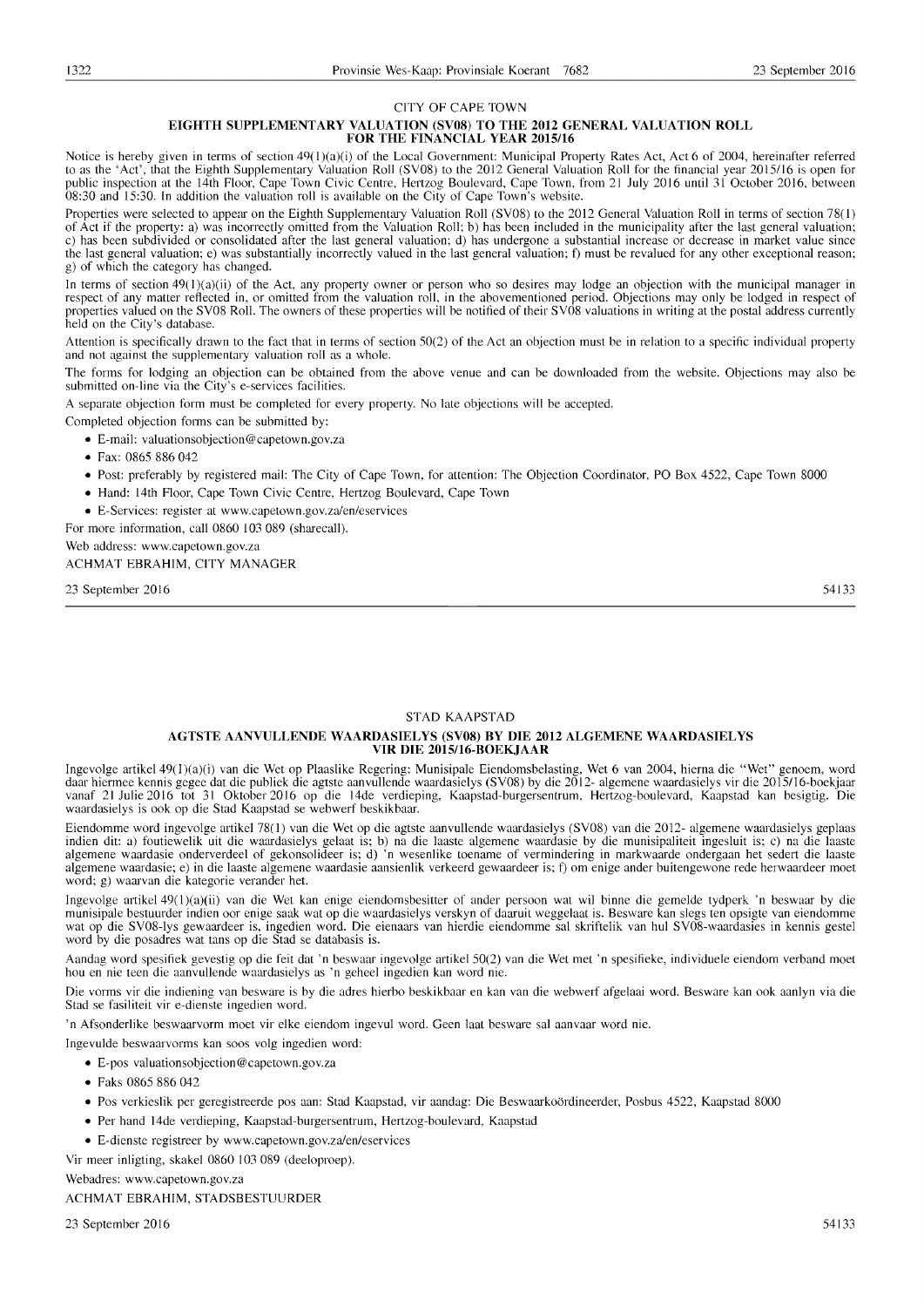### ISIXEKO SASEKAPA

# **ULUHLU LWESIBHOZO OLONGEZELELWEYO LOQINGQO-MAXABISO (SY08) KULUHLU LOQINGQO-MAXABISO OLUPHANGALELEYO LWANGO-2012 LONY AKA-MALI KA-2015/16**

Kukhutshwa isaziso ngokwemigaqo yecandelo lama-49(1)(a)(i) loMthetho wobuRhulumente beNgingqi ongeeRhafu zeePropati zikaMasipala, uMthetho 6 ka-2004), apha ochazwa ngokuba ''nguMthetho,'' sokuba uLuhlu lweSibhozo oloNgezelelweyo loQingqo-maxabiso (SV08) kuLuhlu<br>loQingqo-maxabiso ngokuphangaleleyo lwango-2012 lonyaka-mali ka-2015/16 kuvumelekile ukuba kwiZiko leeNkonzo zoLuntu laseKapa, Hertzog Boulevard, eKapa, ukususela ngomhla wama-21 Julayi 2016 ukuya kowama-31 Okthobha 2016, phakathi kwe-08:30 neye-15:30. Ukongeza, uluhlu loqingqo-maxabiso luyafumaneka kwiwebhusayithi yeSixeko saseKapa.

Kukhethwe iipropati eziza kuvela kuLuhlu lweSibhozo loQingqo-maxabiso oloNgezelelweyo (SV08) kuLuhlu loQingqo-maxabiso ngokuphangaleleyo Iwango-2012 ngokwemigaqo yecandelo lama-78(1) loMthetho ukuba lo propati a) yayishiywe ngempazamo kuLuhlu loQingqo-maxabiso; b) ukuba lo propati ibandakanywe kuvimba weenkcukacha zikamasipala emva koqingqo-maxabiso jikelele lokugqibela; c) ithe yohlula-hlulwa okanye yadityaniswa emva koqingqo-maxabiso jikelele lokugqibela; d) ithe yonyuka okanye yehla kakhulu ngokwexabiso lemarike ukususela kuqingqo-maxabiso jikelele lokugqibela; e) ipropati yayibekelwe ixabiso ngendlela engeyiyo kakhulu kuqingqo-maxabiso jikelele lokuqala; f) kufuneka ibekelwe ixabiso kwakhona ngaso nasiphi na esinye isizathu esingaqhelekanga; g) nalapho udidi olo ekulo luthe Iwaguquka.

Ngokwemigaqo yeCandelo 49(1)(a)(ii) loMthetho, nabani na ongumnini wepropati okanye umntu onqwenela ukungenisa inkcaso kumphathi kamasipala ngokuphathelene nawo nawuphi na umcimbi oboniswe, okanye oshiywe kuLuhlu loQingqo-maxabiso ngeli xesha likhankanywe ngasentla. Izichaso zingangeniswa ngokuphathelene neepropati eziqingqwe kuLuhlu i-SV08. Abanini bezi propati baya kwaziswa ngoqingqo-maxabiso (SV08) lweepropati zabo ngokuthi babhalelwe kwiidilesi zeposi ezigcinwe kuvimba weenkcukacha weSixeko.

Kukhunjuzwa ngokukodwa ukuba ngokwemigaqo yecandelo lama-50(2) loMthetho, inkcaso mayenziwe ngokuphathelene nepropati eyodwa ethile ingekuko ngokuchasene noluhlu loqingqo-maxabiso olongezelelweyo ngokubanzi.

lifomu zokungenisa inkcaso ziyafumaneka kwindawo ethe yakhankanywa apha ngentla, kananjalo zingafunyanwa nakwiwebhusayithi. Izicelo zenkcaso zingangeniswa nge-intanethi ngokuthi kusetyenziswe iinkonzo ze-'City's e-services'.

Makugcwaliswe ifomu ezimeleyo ngokubhekiselele kwipropati nganye. Izicelo zenkcaso ezifakwe emva kwexesha azisayi kwamkelwa.

Iifomu zenkcaso ezigcwalisiweyo zingangeniswa ngolu hlobo:

- Nge-imeyile valuationsobjection@capetown.gov.za
- Ngefeksi 0865 886042
- Ngeposi (kungcono kusetyenziswe iposi ebhalisiweyo) The City of Cape Town, for attention: The Objection Co-ordinator, PO Box 4522, Cape Town, 8000
- Ngesandla Kumgangatho we-14, kwiZiko leeNkonzo zoLuntu laseKapa, Hertzog Boulevard, eKapa,
- E-Services Bhalisa ku-www.capetown.gov.za/en/eservices

Ngezinye iinkcukacha tsalela ku-0860 103 089 (sharecall).

Iwebhusayithi: www.capetown.gov.za

ACHMAT EBRAHIM, UMPHATHI WESIXEKO

23 kweyoMsintsi 2016

54133

# BEAUFORT WEST MUNICIPALITY

# **Notice No. 10112016**

# **APPLICATION FOR CONSENT USE ON ERF 1250, 151 NEW STREET: BEAUFORT WEST**

Notice is hereby given in terms of Section 45 of the By-law on Municipal Land Use Planning for Beaufort West Municipality, Notice No. 72/2015, that the Authorized Official has in terms of Section 60 approved the above application in whole through the following decision:-

- 1. That approval be granted for the consent to operate an off-consumption facility from Erf 1250 zoned as Business Zone I.
- 2. That approval be granted that the building on Erf 1250 may also be used as a residential building.
- 3. That the door between the residential building and the outside consumption facility should be a fireproof door.
- 4. That the floor of the off-consumption facility should be lower than the residential building.
- 5. That this approval does not imply or give exemption from any other permission or approval, which may be required by any other law or authority.

Reasons for the decision are as follows:

- 1. No objections were received during the public participation process.
- 2. That the consent use to an off-consumption facility on Business Zone I is permitted in the zone.

Any person whose rights are affected by the above decision and or conditions may appeal to the Appeal Authority by submitting a written appeal to the Municipal Manager, Beaufort West Municipality, Private Bag 582, 112 Donkin Street, Beaufort West, 6970, so to reach the undersigned within **21 days** from the date of publication of this notice. Official appeal forms are available on request from mrs. E. du Plessis at Tel. No. 023-414 8020 or e-mail: admin@beaufortwestmun.co.za.

# Ref. No. 12/312

J BOOYSEN, MUNICIPAL MANAGER, Municipal Offices, 112 Donkin Street, BEAUFORT WEST, 6970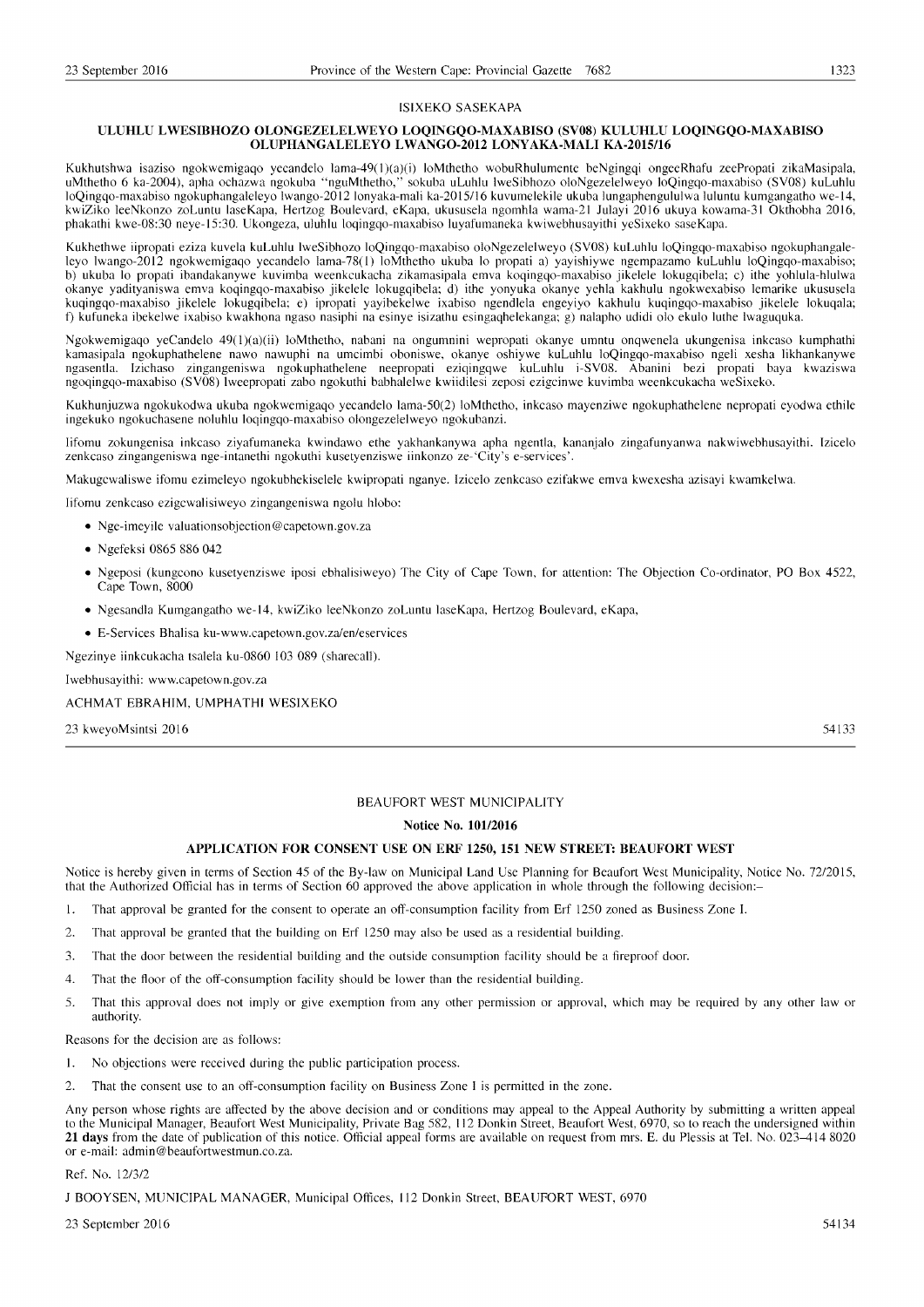# BREEDE VALLEY MUNICIPALITY

# **PROPOSED APPLICATION FOR REZONING AND REMOVAL OF RESTRICTIVE TITLE CONDITIONS: ERF** 49, **DE DOORNS**

**NOTICE IS HEREBY GIVEN** in terms of Section 13 of the Breede Valley Municipal Land Use Planning By-law (2015) that an application was submitted to Council for the Rezoning of Erf 49, De Dooms from Agriculture Zone I to Institutional Zone I to bring the current use (Bonne Esperance Primary School) in line with legislation. Furthermore application is made for the removal of restricted title deed conditions prohibiting the proposed rezoning.

Full particulars regarding the application are available at the office of the Director: Technical Services, Department Municipal Planning and Building Control (3rd floor), Civic Centre, Baring Street, Worcester (Karen Fouche - Room 312 - telephone number 023 348 2622).

Written objections, if any, should be lodged in writing with the Municipal Manager, Private Bag X3046, Worcester, 6849 and must reach the undersigned on or before **24 October 2016.** 

*Applicant: Setplan (Neville van der Westhuizen) – 021 854 4260* 

Notice number 17/2016 BVM file number. 10/3/31744

D. McTHOMAS, ACTING MUNICIPAL MANAGER

23 September 2016

54135

# SWARTLAND MUNICIPALITY

# **NOTICE 22/2016/2017**

# **PROPOSED REMOVAL OF RESTRICTIVE TITLE CONDITION ON ERF 1052, DARLING**

*Applicant:* CK Rumboll & Partners, PO Box 211, Malmesbury, 7299. Tel no. 022-4821845

*Owner:* L & M P Adams, E90 Smith Street, Darling, 7345. Tel no. 08 I 5009353

*Reference number:* 15/3/5-3/Erf\_1052

*Property Description: Erf 1052, Darling* 

*Physical Address:* Smith Street E90, Darling

*Detailed description of proposal:* An application has been received in terms of section 15(2)(f) of the Swartland Municipality: By-law on Municipal Land Use Planning (PG 7420 of 3 July 2015) on Erf 1052, Darling for the removal of restrictive title conditions  $B(6)$  of title deed T67003/2014.

Notice is hereby given in terms of section 45(2) of the By-law on Municipal Land Use Planning that the abovementioned application has been received and is available for inspection from Monday to Thursday between 08:00-13:00 and 13:45-17:00 and Friday 08:00-13:00 and 13:45-15:45 at the Department Development Services, office of the Senior Manager: Built Environment, Municipal Office, Church Street, Malmesbury. Any written comments whether an objection or support may be addressed in terms of section 50 of the said legislation to The Municipal Manager, Private Bag X52, Malmesbury, 7299. Fax - 022-487 9440 /e-mail - swartlandmun@swartland.org.za on or before **24 October 2016 at 17:00,** quoting your name, address or contact details, interest in the application and reasons for comments. Telephonic enquiries can be made to the town planning division (Alwyn Burger or Herman Olivier) at 022-487 9400. The Municipality may refuse to accept comment received after the closing date. Any person who cannot write will be assisted by a municipal official by transcribing their comments.

JJ SCHOLTZ, MUNICIPAL MANAGER, Municipal Offices, Church Street, MALMESBURY, 7300

BREEDEV ALLEI MUNISIPALITEIT

# **VOORGESTELDE AANSOEK OM HERSONERING EN OPHEFFING VAN BEPERKENDE TITELVOORWAARDES: ERF** 49, **DE DOORNS**

**KENNIS GESKIED HIERMEE** ingevolge die bepalings van Artikel 13 van die Breedevallei Munisipale Grondgebruiksbeplanningverordening (2015) dat 'n aansoek ontvang is deur die Raad vir Hersonering van Erf 49, De Dooms, vanaf Landbou Sone I na Institusionele Sone I om die bestaande gebruik (Bonne Esperance Primere Skool) in Iyn te bring met wetgewing. Daar word verder aansoek gedoen vir die opheffing van beperkende titelvoorwaardes wat laasgenoemde hersonering verhoed.

Volledige besonderhede van die aansoek is beskikbaar in die kantoor van die Direkteur: Tegniese Dienste, Afdeling: Munisipale Beplanning en Boubeheer (3rde vloer), Burgersentrum, Baringstraat, Worcester (Karen Fouche - Kamer 312 - telefoonnommer 023 348 2622).

Besware, indien enige, moet skriftelik gerig word aan die Munisipale Bestuurder, Privaatsak X3046, Worcester, 6849 en die ondergetekende te bereik voor of op **24 Oktober 2016.** 

*Aansocker:* Setplan (Neville van der Westhuizen) - 021 8544260

Kennisgewingnommer 17/2016 BVM leer nr. 10/3/31744

D. McTHOMAS, WAARNEMENDE MUNISIPALE BESTUURDER

23 September 2016 54135

# SWARTLAND MUNISIPALITElT

# **KENNISGEWING 22/2016/2017**

# **VOORGESTELDE OPHEFFING VAN BEPERKENDE TITEL VOORWAARDES OP ERF 1052, DARLING**

*Aallsoeker:* CK Rumboll & Vennote, Posbus 211, Malmesbury, 7299. Tel no. 022-4821845

*Eienaar:* L & M P Adams, Smithstraat E90, Darling, 7345. Tel no. 0815009353

*Verwysingsnommer:* 15/3/5-3/Erf\_1052

*Eiendomsbeskrywing: Erf 1502, Darling* 

*Fisiese Adres:* Smithstraat E90, Darling

*Volledige beskrywing van aansoek:* 'n Aansoek ingevolge artikel 15(2)(f) van Swartland Munisipaliteit se Verordening op Munisipale Grondgebruiksbeplanning (PG 7420 van 3 Julie 2015) is ontvang op Erf 1052, Darling vir die opheffing van 'n titelakte voorwaarde ten einde voorwaarde B(6) van titelakte T67003/2014 op te hef.

Kennis word hiermee gegee ingevolge artikel 45(2) van Swartland Munisipaliteit se Verordenning op Munisipale Grondgebruiksbeplanning dat bogenoemde aansoek ontvang is en beskikbaar is vir inspeksie vanaf Maandag tot Donderdag tussen 08:00-13:00 en 13:45-17:00 en Vrydag 08:00-13:00 en 13:45-15:45 by Department Ontwikkelingsdienste, kantoor van die Senior Bestuurder: Bou-Omgewing, Munisipale Kantoor, Kerkstraat, Malmesbury. Enige skriftelike kommentaar hetsy 'n beswaar of ondersteuning kan ingevolge artikel 50 van genoemde wetgewing aan Die Munisipale Bestuurder, Privaatsak X52, Malmesbury,  $7299$ /Faks - 022-487 9440/e-pos - swartlandmun@ swartland.org.za gestuur word voor of op **24 Oktober 2016 om 17:00.**  Die kommentaar moet asseblief u naam, adres en kontakbesonderhede, u belang by die aansoek asook redes vir u kommentaar aandui. Telefoniese navrae kan gerig word aan die stadsbeplanningsafdeling (Alwyn Burger of Herman Olivier) by 022-4879400. Die Munisipaliteit mag kommentaar wat na die sluitingsdatum ontvang word weier. Persone wat nie kan skryf nie sal deur 'n munisipale amptenaar bygestaan word om hulle kommentaar op skrif te stel.

JJ SCHOLTZ, MUNISIPALE BESTUURDER, Munisipale Kantore, Kerkstraat, MALMESBURY, 7300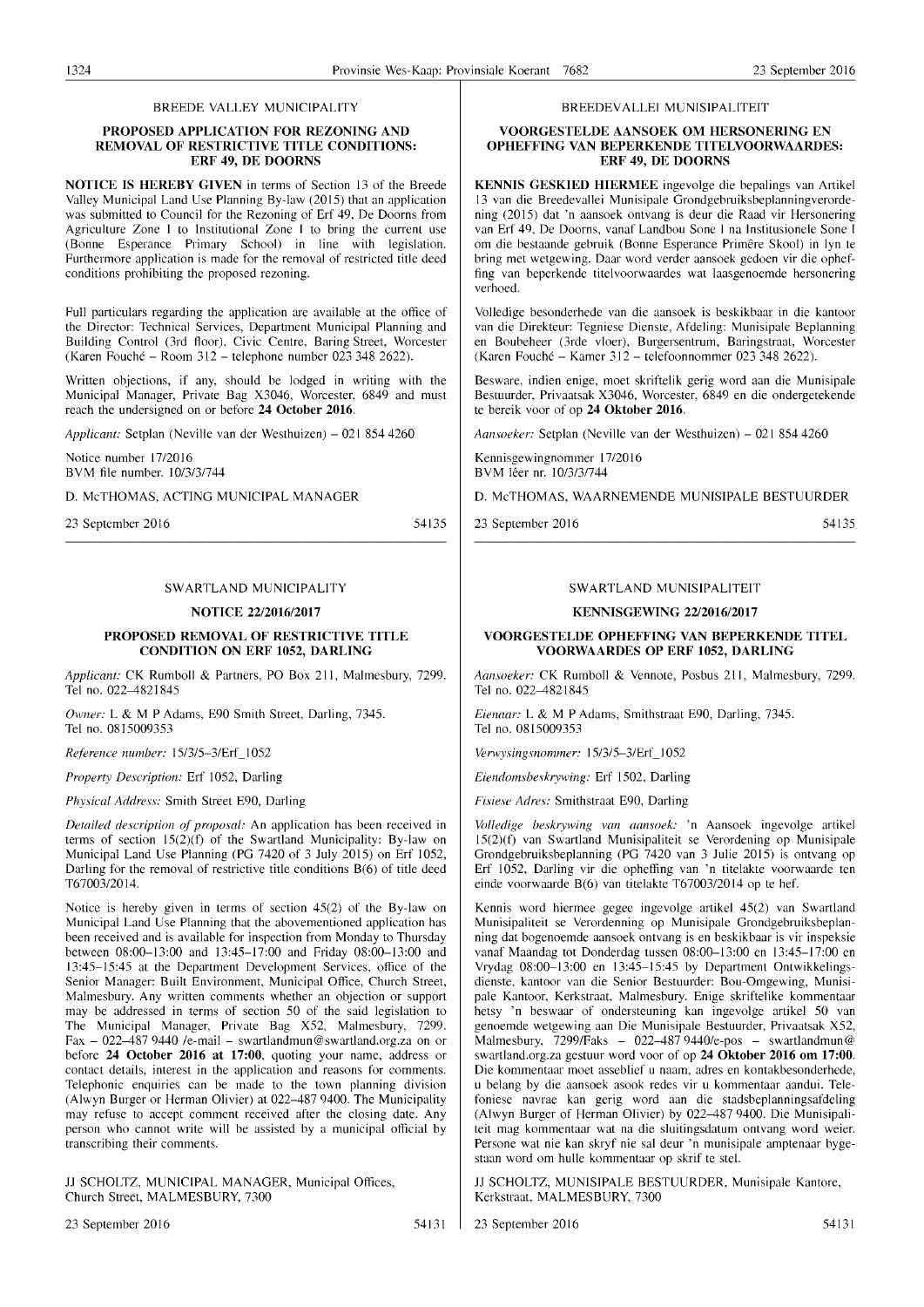## BITOU MUNICIPALITY

# PROPOSED REMOVAL OF RESTRICTIVE TITLE CONDITIONS AND CONSENT USE: ERF 1861, ROCHEBONNE ROAD, **PLETTENBERG BAY, REMOVAL OF RESTRICTION ACT, 1967 (ACT 84 OF 1967)**

Notice is hereby given in terms of section  $3(6)$  of the above Act that the under-mentioned application has been received and is open to inspection at the Town Planning Section (Office No. 7, Monks View, Church Street) Bitou Municipality. Any enquiries may be directed to Adel Stander, Town Planner, at tel: **044501 3321/Fax: 0864573270** 

The application is also open for inspection at the office of the Director, Land Management, Provincial Government of the Western Cape, on the 4th Floor York Park Building, York Street, George, from 08:00-12:30 and 13:00-15:30. (Monday to Friday). Telephonic enquiries in this regard may be made at 044 805 8600. Any objections, with full reasons therefor, should be lodged in writing at the office of the above-mentioned Director: Land Management, Region 3, at Private Bag X6509, on or before 30 days from the date of publication of this notice, quoting the above Act and the objector's erf number. Any comments received after the aforementioned closing date may be disregarded.

Applicant: Linda Kara Sandak-Lewin

Nature of application: Removal of restrictive title conditions applicable to Erf 1861, Plettenberg Bay, to enable the owner to legalise a carport on the property.

Municipal Notice 215/2016

23 September 2016

54136

# BITOU MUNISIPALITEIT

# **VOORGESTELDE OPHEFFING VAN BEPERKINGS EN VERGUNNINGSGEBRUIK: ERF 1816, ROCHEBONNESTRAAT, PLETTENBERGBAAI, WET OP OPHEFFING VAN BEPERKINGS, 1967 (WET 84 VAN 1967)**

Kragtens artikel 3(6) van bostaande Wet word hiermee kennis gegee dat die onderstaande aansoek ontvang is en ter insae Ie by die kantoor van die Stadsbeplanningsafdeling, Bitou Munisipaliteit (Kantoor, Nr 7 Monks View, Kerkstraat). Enige navrae in die verband kan gerig word aan **Adel Stander, by 044 501 3321, faks 0864573270.** 

Die aansoek lê ook ter insae by die Kantoor van die Direkteur, Grondbestuur, Streek 3, Provinsiale Regering van die Wes-Kaap, 4de Vloer, York Park, Yorkstraat, George, vanaf 08:00-12:30 en 13:00-15:30 (Maandag tot Vrydag). Telefoniese navrae in hierdie verband kan gerig word aan **044** 805 8600. Enige besware, met die volledige redes daarvoor, moet skriftelik by die kantoor van bogenoemde Direkteur: Grond Bestuur Streek 3, Privaatsak X6509, George, 6509, ingedien word op of voor, nie minder as 30 dae van die datum van publikasie van hierdie kennisgewing, met vermelding van bogenoemde Wet en die beswaarmaker se erfnommer. Enige kommentaar wat na die voorgemelde sluitingsdatum ontvang word, mag moontlik nie in ag geneem word nie.

*Aansoeker:* Linda Kara Sandak-Lewin

*Aard van aansoek:* Opheffing van beperkende titel voorwaardes van toepassing op Erf 1861, Plettenbergbaai, om die eienaar in staat te stel om 'n motorafdak te wettig.

# Munisipale Kennisgewing 215/2016

23 September 2016 54136

# UMASIPALA WASEBITOU

# **KUCETYWA UKUSUSWA KWEMIQATHANGO YESITHINTELO SETAYITILE YOBUNINI NEMVUME YOKUSETYENZISWA: ERF 1861, ROCHEBONNE ROAD, EPLETTENBERG BAY UMASIPALA WASEBITOU UKUSUSWA KWEZITHINTELO UMTHETHO, 1967 (UMTHETHO 84 KA-1967)**

Apha kukhutshwa isaziso, ngokwemiqathango yecandelo 3(6) lalo Mthetho ukhankanywe ngentla apha, sokuba kuye kwafunyanwa esi sicelo singezantsi apha, nokuba kuvulelekile ukuba singenza kuphendlwa kwiOfisi yeManejala kaMasipala li-Ofisi yeManejala kaMasipala, [makuxelwe igama likamasipala lowo, idilesi yeposi kunye neyesitalato, neye-imeyile (ukuba ikhona), inombolo yomnxeba yasemsebenzini nenombolo yefeksi (ukuba ikhona) yaloo mntu ifanele kuthunyelwa kuye imibuzol. Esi sicelo kananjalo kukwavulelekile nokuba siye kuphendlwa kwiOfisi yoMlawuli, uMmandla 3, kuLawolo loMlhaba, uRhulumente wePhondo leNtshona Koloni, kumgangatho wesine kwisakhiwo iYork Park, 93 York Street, George, ukusukela ngentsimbi ye-08:00-12:30 no-13:00-15:30 (ngoMvulo ukuya kutsho ngoLwesihlanu). Imibuzo eyenziwa ngomnxeba ephathelele kulo mba ingenziwa ngokutsalela kwa-044 805 8600 kwaye ke inombolo yefakisi yeli Candelo loLawulo ngu-(044) 874-2423. Naziphi na izikhalazo, ekufuneka zihambe nezizathu ezipheleleyo, kufuneka zingeniswe ngento ebhaliweyo kule ofisi ikhankanywe ngentla apha yoMlawuli kuLawulo loMlhaba, uMmandla 3, kwa-Private Bag X6509, George, 6530, ngomhla okanye ngaphambi kwawo [makunikwe umhla oya kuba kungasalanga ngaphantsi kweentsuku ezingama-30 ukusuka kumhla wokukhutshwa kwesi saziso], kuxelwe lo Mthetho ungentla apha kunye nenombolo yesiza salowo ukhalazayo. Naziphi na izimvo ezithe zafika emva kwalo mhla wokuvala ukhankanyiweyo zisenokungahoywa.

*Um!aki-sicelo:* Linda Kara Sandak-Lewin

*Uhlovo lwesicelo:* Ukususwa kwemiqathango yezithintelo zolwakhiwo kwitayitile yesiza 1861, ePlettenberg Bay, ukuze umniniso okhe indawo yesibini yokukhlala kumhlaba lowo.

# Municipal No. 215/2016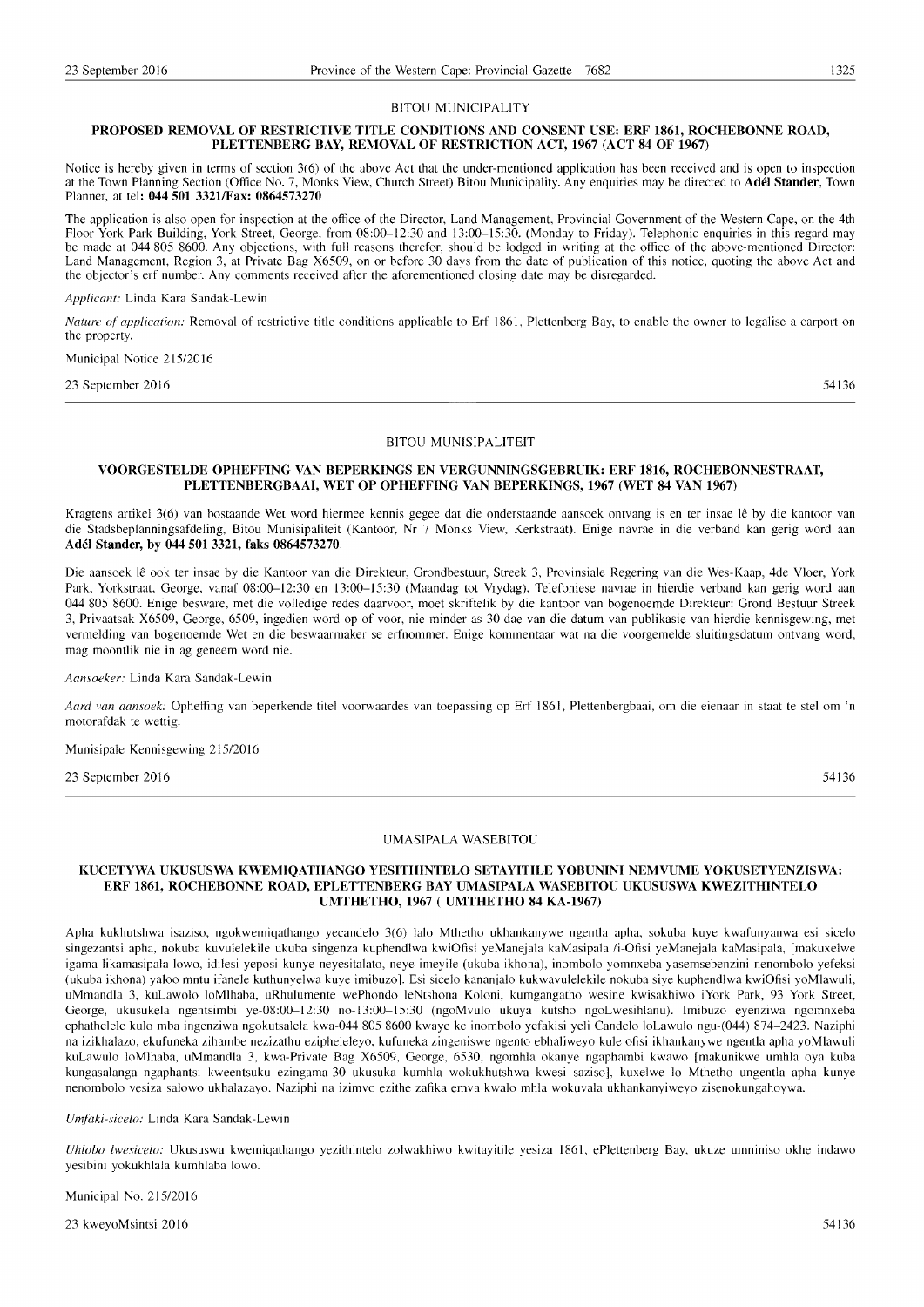

TERMS OF SECTION 10 READ WITH REGULATION 3 OF THE MINERAL AND PETROLEUM RESOURCES DEVELOPMENT ACT, 2002 (ACT NO. 28 OF 2002)

# File Ref No: 12/3/322

Notice is hereby given in terms of Section 10 (1) of the Mineral and Petroleum Resources Development Act, 2002 (Act No.28 of 2002) that I, Lindiwe Mekwe, Acting Chief Executive Officer of Petroleum Agency SA, have on the 19<sup>th</sup> of September 2016 accepted an application for an exploration right for Petroleum submitted by Sungu Sungu Oil (Pty) Ltd.

| <b>APPLICATION DETAILS:</b>                                |                                                                            |
|------------------------------------------------------------|----------------------------------------------------------------------------|
| Date of receipt of application:                            | 14 September 2016                                                          |
| Area that form the subject of the relevant<br>application: | Annexure A                                                                 |
| Contact Details of the Applicant                           | Mr. Thabang Khomo<br>P.O. Box 966<br><b>BEDFORDVIEW</b><br>Gauteng<br>2008 |
|                                                            | Cell: 082 964 4662<br>E- Mail: sungusungu@mweb.co.za                       |
| Contact Details of the Agency                              | <b>Chief Executive Officer</b><br>P.O Box 5111<br>Tygervalley<br>7536      |
|                                                            | Tel: 021 938 3500<br>Fax: 021 938 3520                                     |

Any person wishing to submit comments on the above application should, in accordance with Section 10 (1) (b) of the above Act, do so in writing within 30 days from date of publication, for the attention of the Chief Executive Officer at the address indicated above.

Dated in Cape Town on the 19th of September 2016 ........... ~ 1 L MEKWE<br>ACTING CHIEF EXECUTIVE OFFICER Directors: MP Fusi (Chairperson)

B Luthuli R Nkambule T Ramuedzisi L Nengovhela L Mekwe (Acting Executive)

Company Secretary: E Hendricks Subsidiary of CEF SOC Ltd.

South African Agency for Promotion of Petroleum Exploration and EXploitation SOC Ltd.

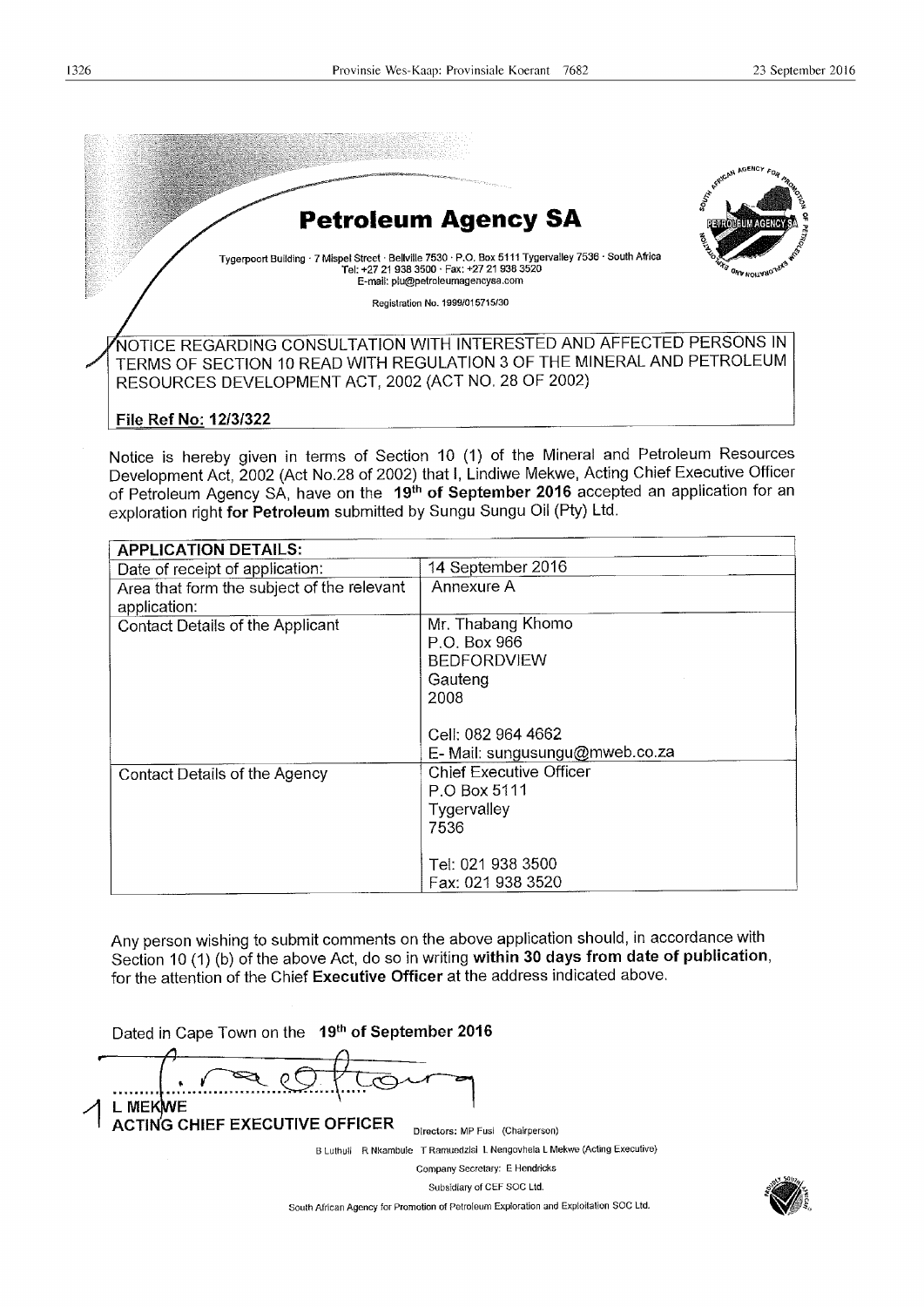23 September 2016



Province of the Western Cape: Provincial Gazette 7682

54137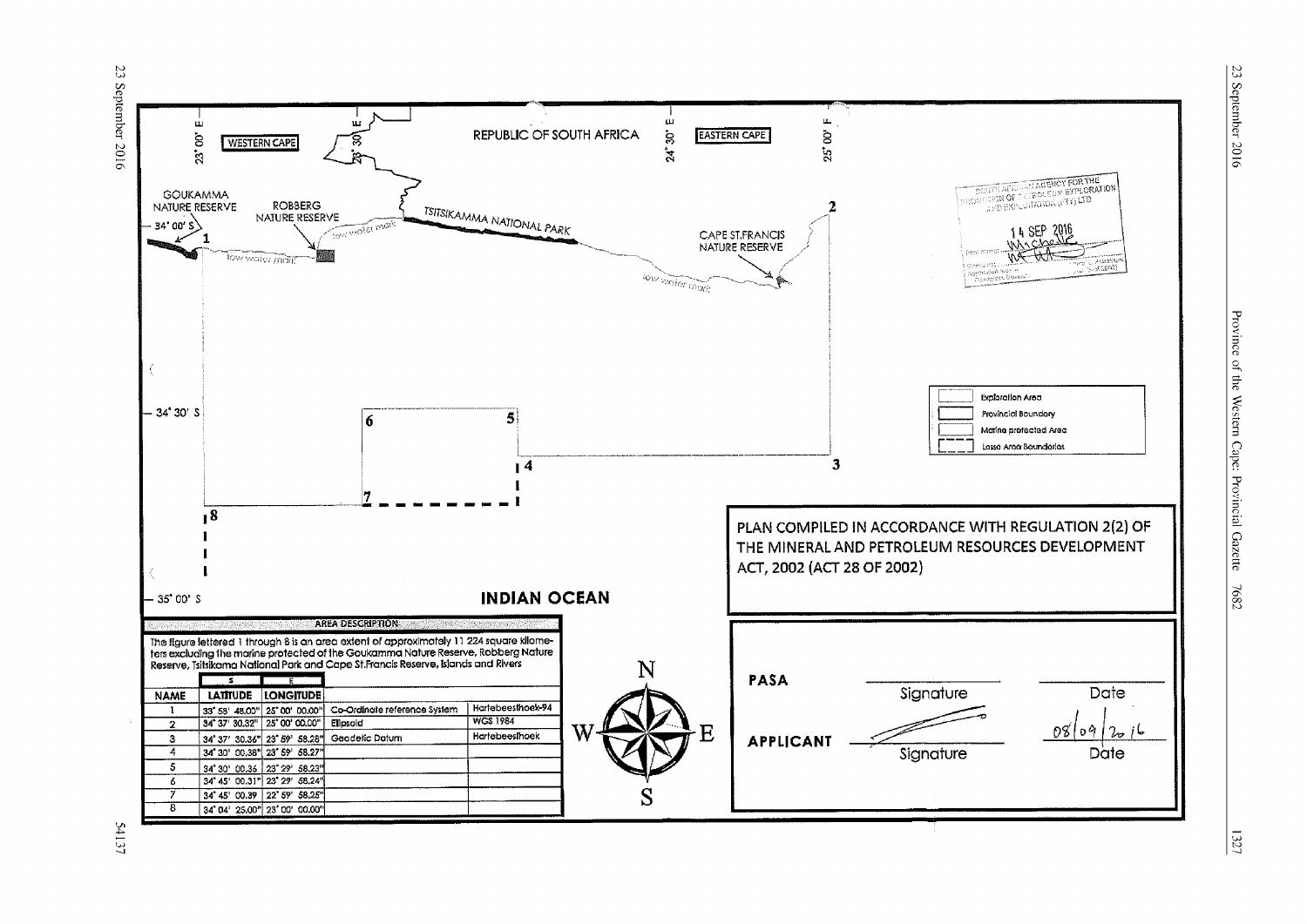# **SOUTH AFRICA FIRST - BUY SOUTH AFRICAN MANUFACTURED GOODS**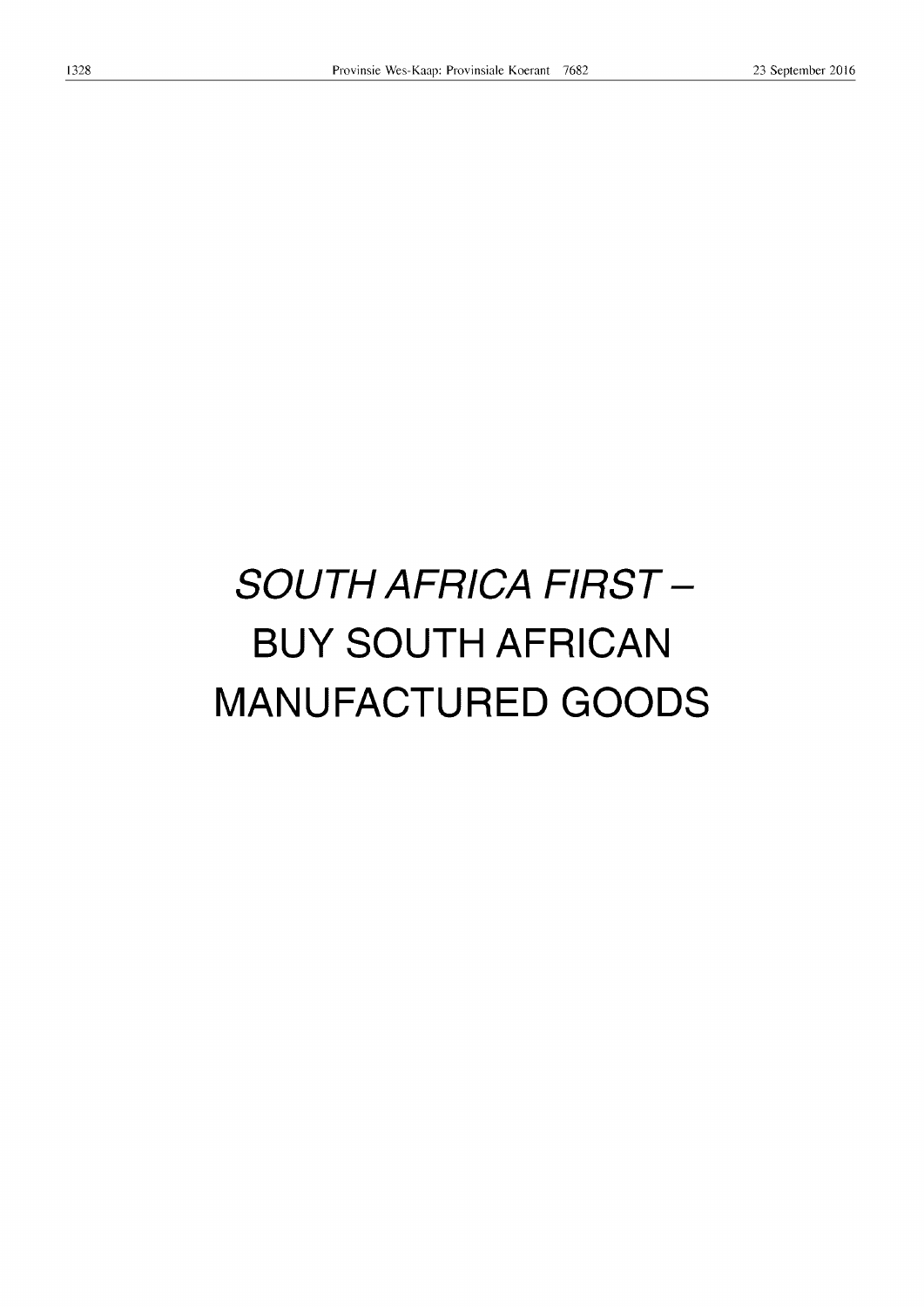# **SUID-AFRIKA EERSTE -KOOP SUID-AFRIKAANS VERVAARDIGDE GOEDERE**